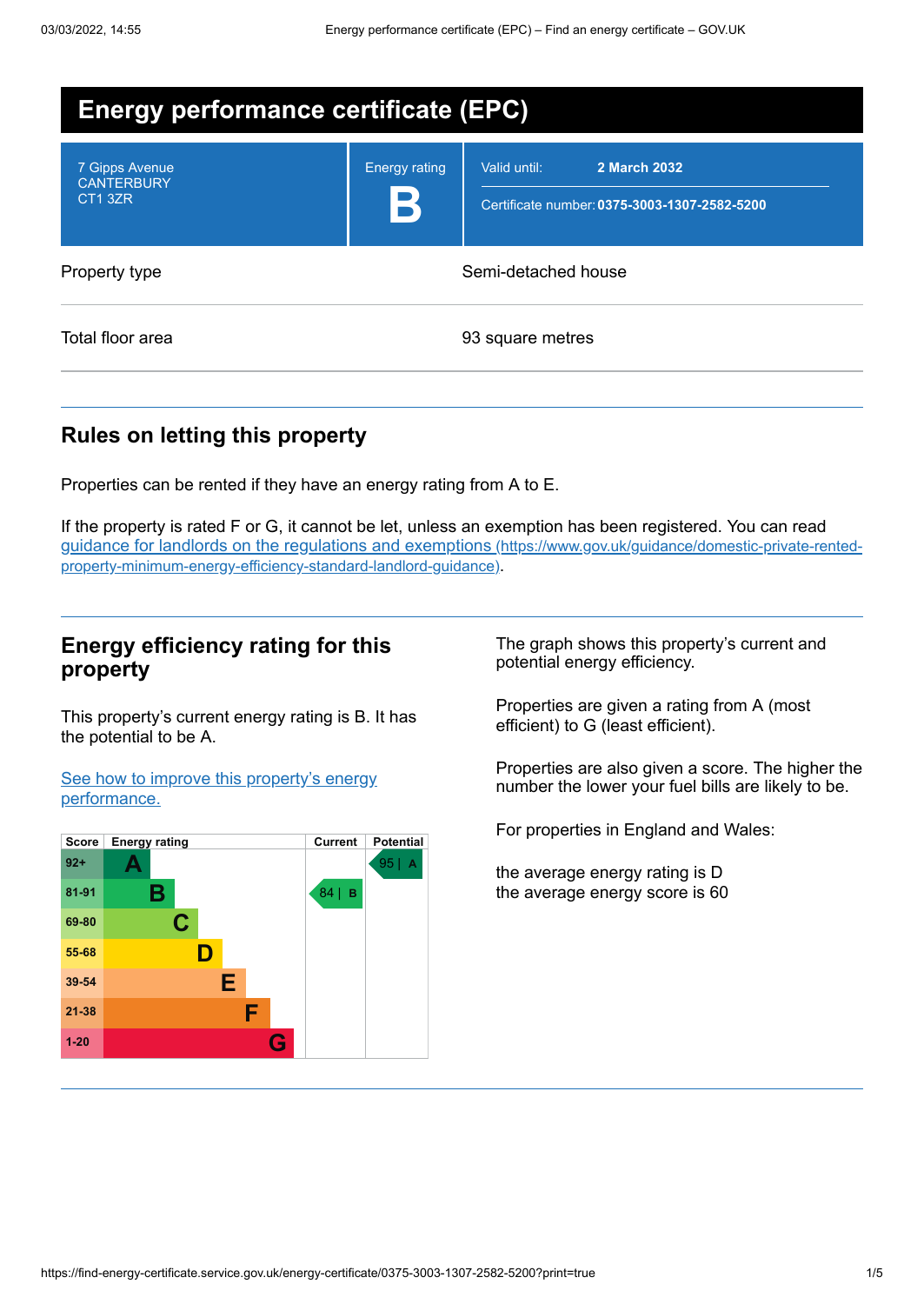# **Breakdown of property's energy performance**

This section shows the energy performance for features of this property. The assessment does not consider the condition of a feature and how well it is working.

Each feature is assessed as one of the following:

- very good (most efficient)
- good
- average
- poor
- very poor (least efficient)

When the description says "assumed", it means that the feature could not be inspected and an assumption has been made based on the property's age and type.

| <b>Feature</b>       | <b>Description</b>                                                | Rating    |
|----------------------|-------------------------------------------------------------------|-----------|
| Walls                | Average thermal transmittance 0.26 W/m <sup>2</sup> K             | Very good |
| Roof                 | Average thermal transmittance 0.10 W/m <sup>2</sup> K             | Very good |
| Floor                | Average thermal transmittance 0.12 W/m <sup>2</sup> K             | Very good |
| Windows              | High performance glazing                                          | Very good |
| Main heating         | Boiler and radiators, mains gas                                   | Good      |
| Main heating control | Time and temperature zone control                                 | Very good |
| Hot water            | From main system                                                  | Good      |
| Lighting             | Low energy lighting in all fixed outlets                          | Very good |
| Air tightness        | Air permeability 3.7 m <sup>3</sup> /h.m <sup>2</sup> (as tested) | Good      |
| Secondary heating    | None                                                              | N/A       |

### **Primary energy use**

The primary energy use for this property per year is 82 kilowatt hours per square metre (kWh/m2).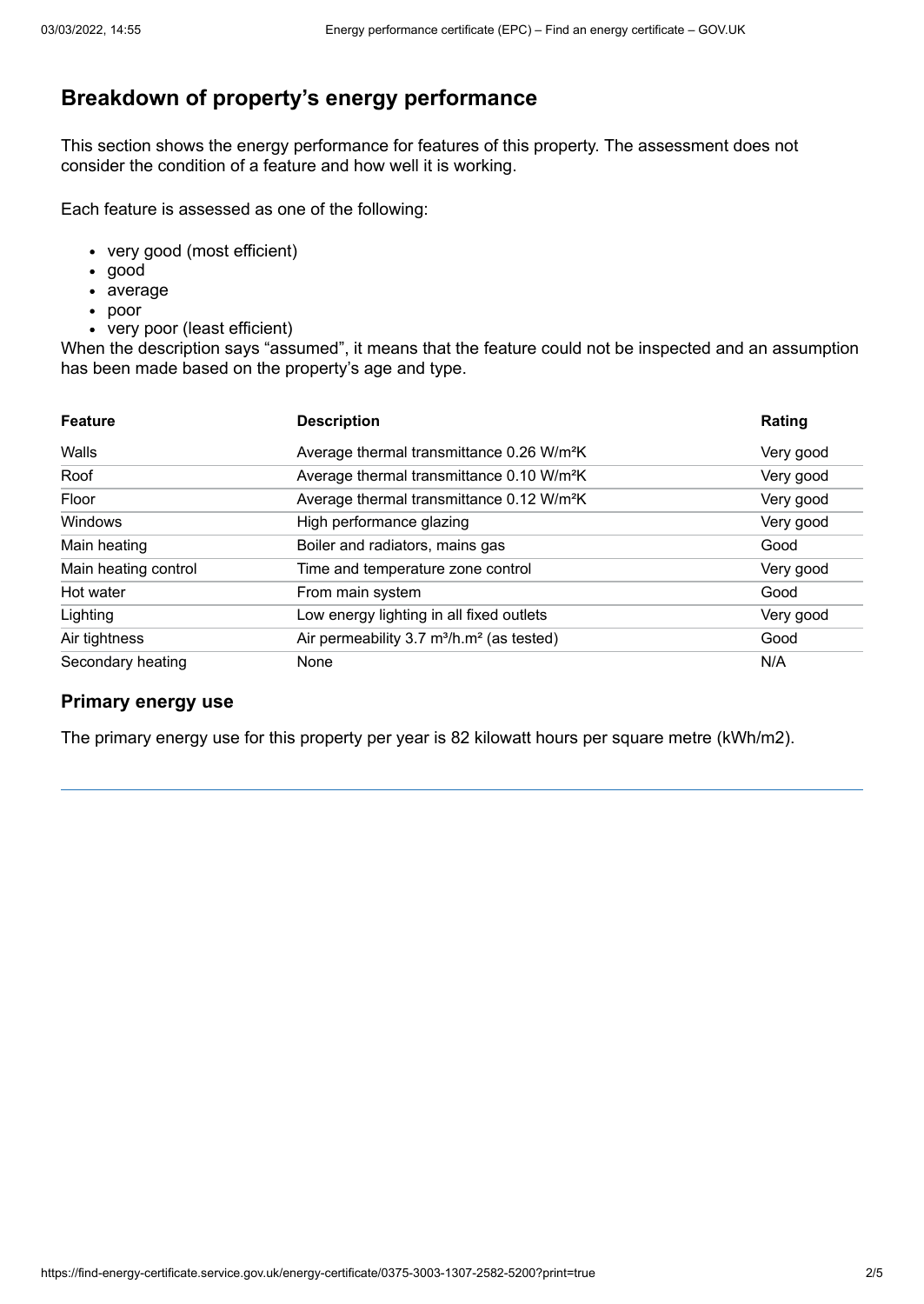| <b>Environmental impact of this</b><br>property                                                        |                 | This property produces                                                                                                                        | 1.3 tonnes of CO2 |
|--------------------------------------------------------------------------------------------------------|-----------------|-----------------------------------------------------------------------------------------------------------------------------------------------|-------------------|
| This property's current environmental impact<br>rating is B. It has the potential to be A.             |                 | This property's potential<br>production                                                                                                       | 0.1 tonnes of CO2 |
| Properties are rated in a scale from A to G<br>based on how much carbon dioxide (CO2) they<br>produce. |                 | By making the recommended changes, you<br>could reduce this property's CO2 emissions by<br>1.2 tonnes per year. This will help to protect the |                   |
| Properties with an A rating produce less CO2                                                           |                 | environment.                                                                                                                                  |                   |
| than G rated properties.                                                                               |                 | Environmental impact ratings are based on<br>assumptions about average occupancy and                                                          |                   |
| An average household<br>produces                                                                       | 6 tonnes of CO2 | energy use. They may not reflect how energy is<br>consumed by the people living at the property.                                              |                   |
|                                                                                                        |                 |                                                                                                                                               |                   |

# <span id="page-2-0"></span>**How to improve this property's energy performance**

Making any of the recommended changes will improve this property's energy efficiency.

If you make all of the recommended changes, this will improve the property's energy rating and score from B (84) to A (95).

| <b>Recommendation</b>        | <b>Typical installation cost</b> | <b>Typical yearly saving</b> |
|------------------------------|----------------------------------|------------------------------|
| 1. Solar water heating       | £4.000 - £6.000                  | £27                          |
| 2. Solar photovoltaic panels | £3.500 - £5.500                  | £376                         |

### **Paying for energy improvements**

Find energy grants and ways to save energy in your home. [\(https://www.gov.uk/improve-energy-efficiency\)](https://www.gov.uk/improve-energy-efficiency)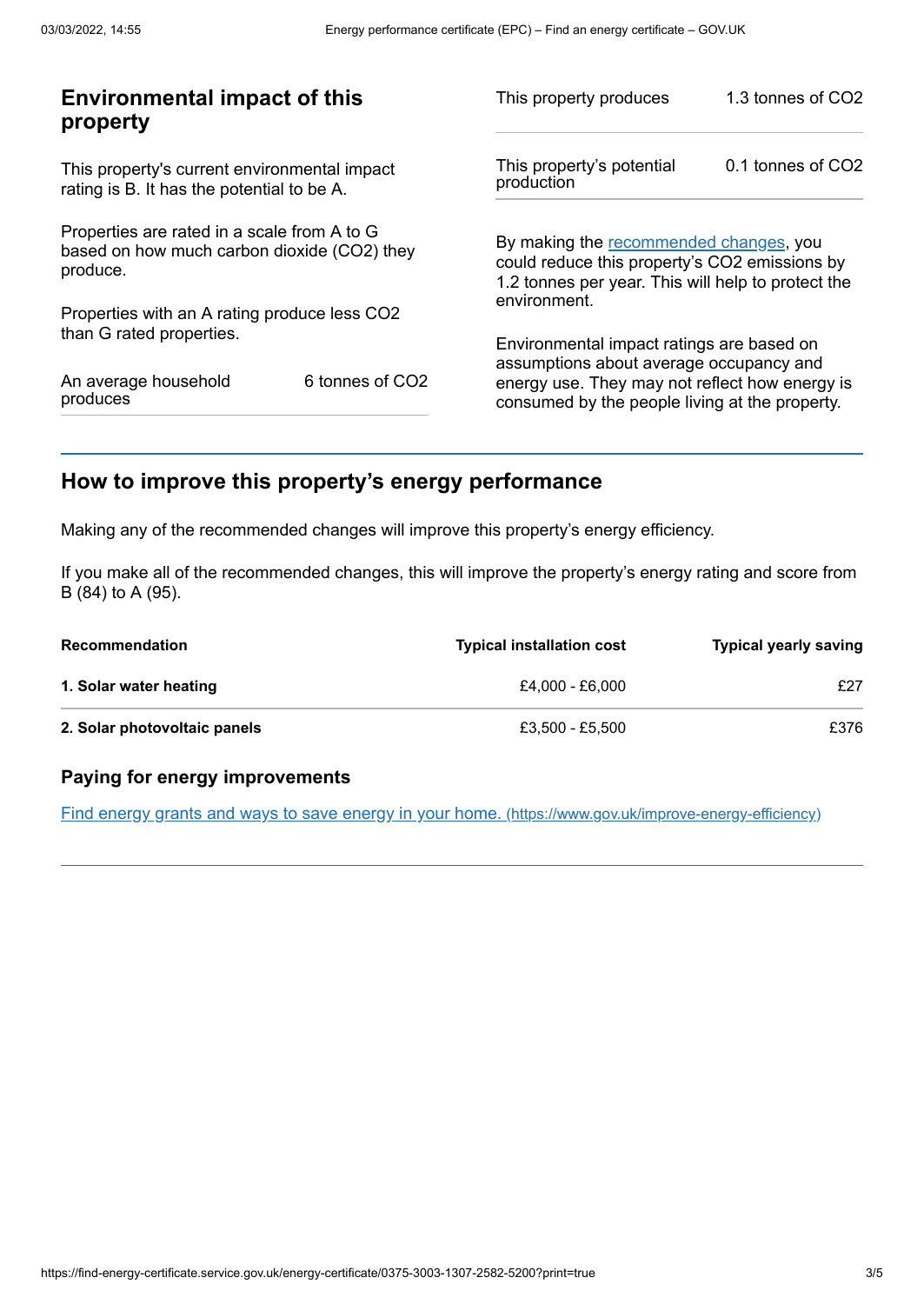## **Estimated energy use and potential savings**

| Estimated yearly energy<br>cost for this property | £371 |
|---------------------------------------------------|------|
| Potential saving                                  | f27  |

The estimated cost shows how much the average household would spend in this property for heating, lighting and hot water. It is not based on how energy is used by the people living at the property.

The estimated saving is based on making all of the [recommendations](#page-2-0) in how to improve this property's energy performance.

For advice on how to reduce your energy bills visit Simple Energy Advice [\(https://www.simpleenergyadvice.org.uk/\)](https://www.simpleenergyadvice.org.uk/).

## **Heating use in this property**

Heating a property usually makes up the majority of energy costs.

#### **Estimated energy used to heat this property**

| Space heating | 2744 kWh per year |
|---------------|-------------------|
| Water heating | 1835 kWh per year |

#### **Potential energy savings by installing insulation**

The assessor did not find any opportunities to save energy by installing insulation in this property.

You might be able to receive Renewable Heat Incentive payments [\(https://www.gov.uk/domestic](https://www.gov.uk/domestic-renewable-heat-incentive)renewable-heat-incentive). This will help to reduce carbon emissions by replacing your existing heating system with one that generates renewable heat. The estimated energy required for space and water heating will form the basis of the payments.